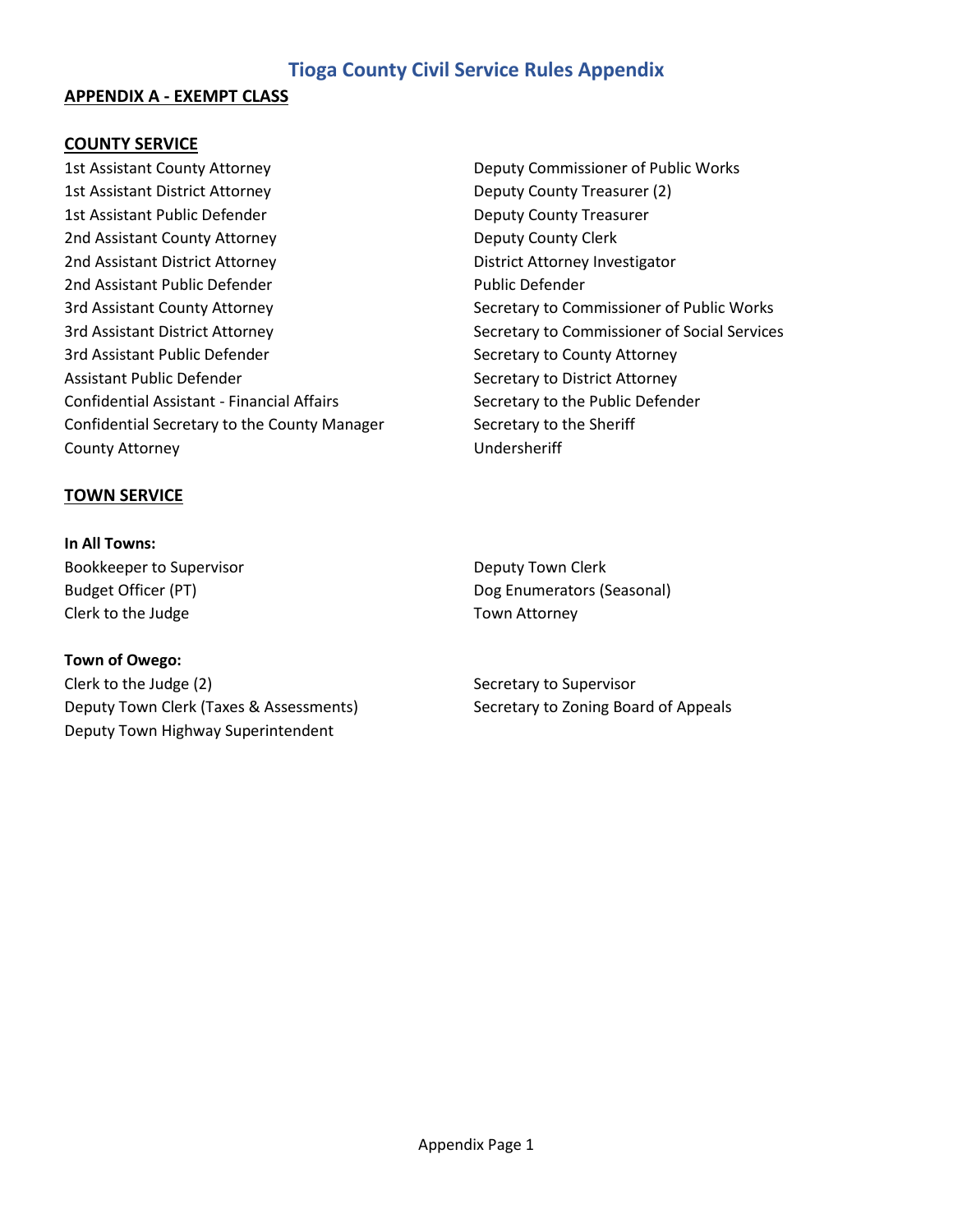### **APPENDIX A - EXEMPT CLASS**

#### **VILLAGE SERVICE**

**In all Villages:** Acting Police Justice Village Attorney Clerk to the Judge Village Treasurer

**Village of Candor:** Deputy Village Clerk and Treasurer

**Village of Newark Valley:** Deputy Village Clerk and Treasurer

**Village of Owego:** Deputy Village Clerk and Treasurer Village Administrator

**Village of Waverly:** Deputy Village Clerk and Treasurer

## **SCHOOL DISTRICT SERVICE**

**In All School Districts:** School Attorney **School Tax Collector** School Tax Collector School Census Taker School Treasurer

#### **SPECIAL DISTRICT**

**Town of Owego Fire District:** Secretary / Treasurer

School District Clerk Secretary to Superintendent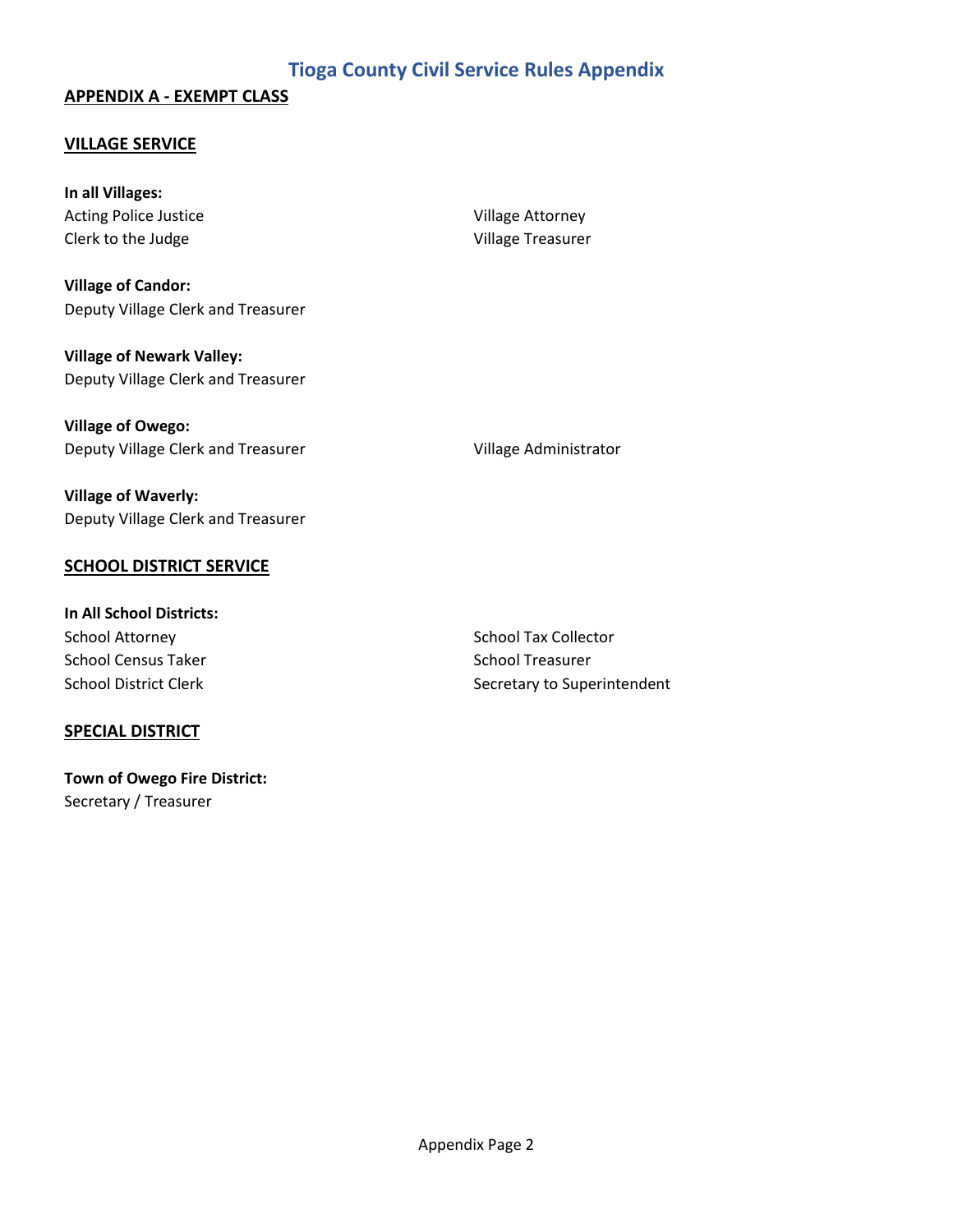#### **COUNTY SERVICE**

Account Clerk-Typists (PT) Historian (P/T) Assigned Counsel Administrator (PT) Information Security Officer (PT)\* Assistant Fire Coordinators (PT) Jail Physician (PT) Case Aides (Seasonal) Licensed Practical Nurses Civil Service Administrator **Maintenance Mechanics** Maintenance Mechanics Clerical Aides (Seasonal – June 1 until August 31) Mechanic Working Supervisors Clerks (Seasonal) Motor Equipment Operators (M.E.O) I Code Enforcement Officer (PT) Motor Equipment Operators (M.E.O) II Commissioner of Health and Human Services\* Motor Equipment Operators (M.E.O) III Commissioner of Social Services **Paralegals (Part-Time)** Paralegals (Part-Time) Community Service Workers (P/T) Personnel Officer Conservation Aides (Seasonal – June 1 until August 31) Probation Assistants (Part-Time) Cooks Psychiatrists (Part-Time) County Director of Real Property Tax Services Public Health Director\* County Fire Coordinator (PT) Public Health Director (Part-Time) County Health Officer/Commissioner Grade II (PT) Public Health Engineer (Part-Time) Custodial Aides (Seasonal – June 1 until August 31) Registered Professional Nurses Deputy Commissioner of Social Services\* Safety Officer (PT) Deputy Director of Emergency Preparedness (P/T)\*+ Secretary to Economic Development and Planning Deputy Director of Probation (Part Time) Stop D.W.I Coordinator Deputy Sheriffs (Part-Time) Summer Youth Counselors (Seasonal – June 1 until Director of Community Services\* The Content of Community Services Arrow Muslim Couth Bureau Director Director of Economic Development and Planning\* Director of Emergency Services\* Director of Information Technology and Communication Systems\* Heavy Equipment Operator (H.E.O) Site Leaders Heavy Equipment Operators (H.E.O.) I Heavy Equipment Operators (H.E.O.) II Heavy Equipment Operators (H.E.O.) III

Highway Workers (Seasonal)

\* Designation of Policy Influencing/Confidential

+ Annual salary limitation of \$6,000

August 31)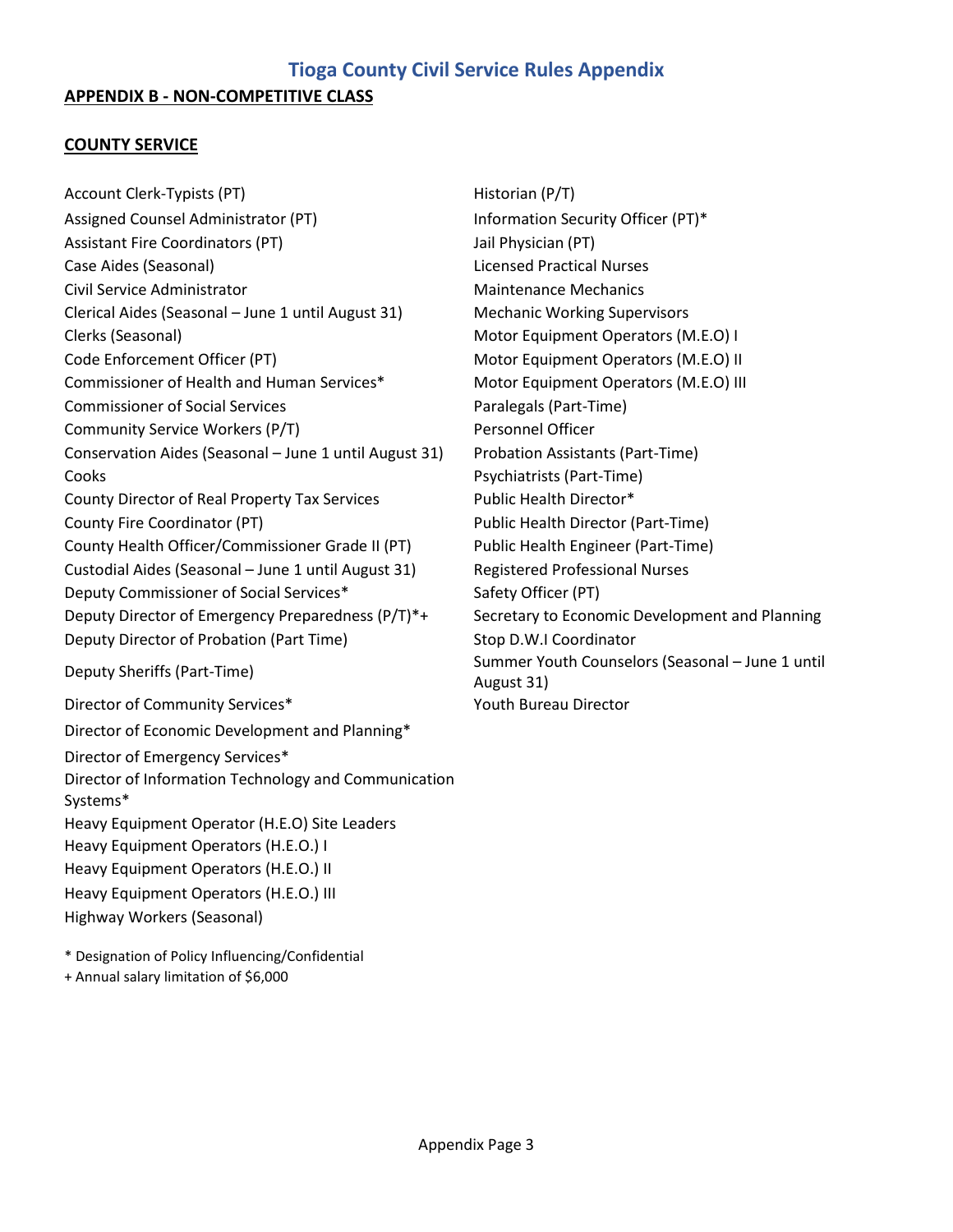## **APPENDIX B - NON-COMPETITIVE CLASS**

### **COUNTY SERVICE**

**Department of Fire:** EMT Instructors (PT)

**Public Health:** Mail Clerks (PT)

**Public Works:** Automotive Mechanic Lead Maintenance Mechanic Automotive Mechanic II Motor Equipment Operators Construction Inspectors (Seasonal) Sign Maintenance Worker Heavy Equipment Operators

#### **Sheriff's Department:**

Court Attendants (PT) Deputy Sheriff's (Part-Time)

**Social Services:** 

Attorney (PT) Social Welfare Examiners (Seasonal) Supervisor of Medical Services (PT)

**Veteran's Service Agency:**

Director of Veteran's Service Agency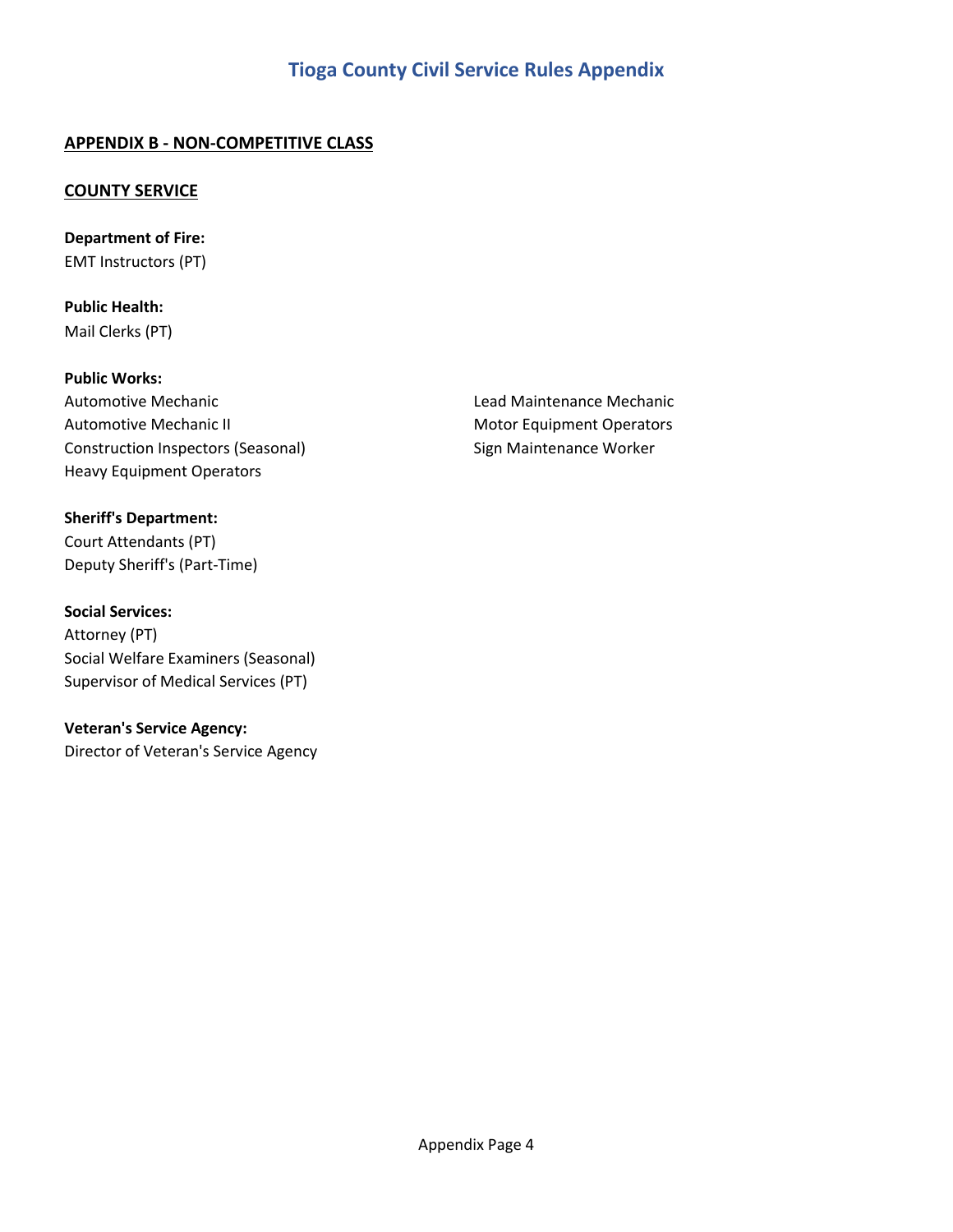## **APPENDIX B - NON-COMPETITIVE CLASS**

#### **TOWN SERVICE**

**In All Towns:** Clerks (PT) and Clerks (PT) and Clerks (PT) and Clerks (PT) and Clerks (PT) and Clerks (PT) and Clerks (PT) and Clerks (PT) and Clerks (PT) and Clerks (PT) and Clerks (PT) and Clerks (PT) and Clerks (PT) and Clerks (PT) an

**Town of Candor:** Town Engineer (PT)+

**Town of Nichols:**

Library Technician (PT)

# **Town of Owego:**

Constables (PT) and Constables (PT) constables (PT) and Constables (PT) constables (PT) Health Officer (PT) Town Historian (PT)

Assessor III **Assessor III Park Attendant (Seasonal)** Fire Inspector (PT) The Inspector (PT) and Mater Superintendent (PT)

+Annual salary limitation of \$6,000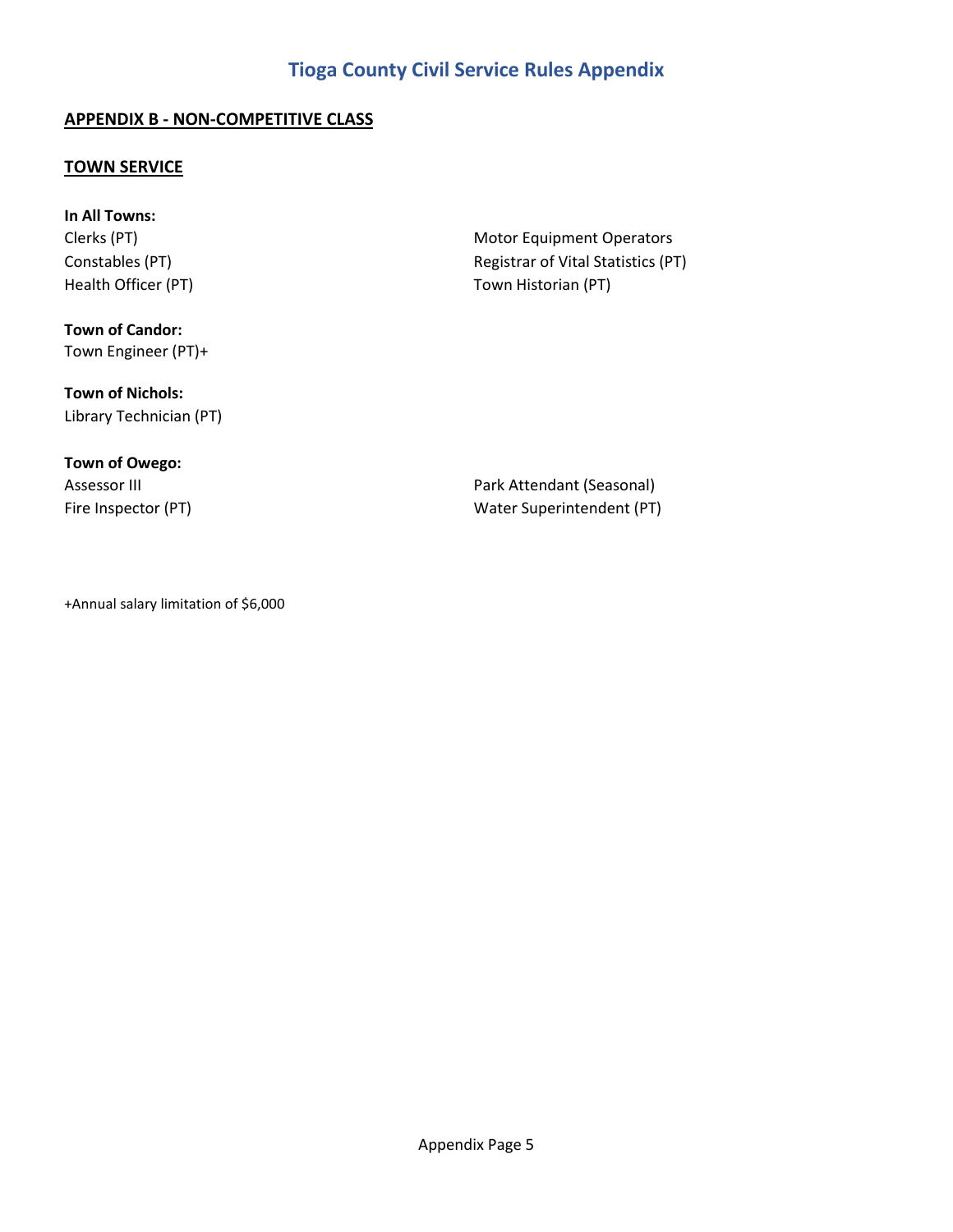## **APPENDIX B - NON-COMPETITIVE CLASS**

#### **VILLAGE SERVICE**

**In all Villages:** Assessors (PT) The Community Registrar of Vital Statistics (PT) Health Officer (PT) Typist (Seasonal) Janitor (Part-Time) **Typist** (Part-Time) Motor Equipment Operators

**Village of Candor:** Street and Water Superintendent (PT)

**Village of Newark Valley:** Library Technician (PT) and the control of the Maintainer

#### **Village of Owego:**

Deputy Superintendent of Public Works\*\* Safety Inspector (PT)\* Housing Code Inspector (PT) The South Court Assistant (PT)\* Manager Swimming Pool (Seasonal)

#### **Village of Waverly:**

Assistant Code Inspector PT\* Fire Inspector (PT)\* Cemetery Superintendent (PT) Municipal Bingo Inspector (PT) Fire Alarm Electrician (PT) Street Superintendent\* Fire Chief (PT)

\* Population under 5,000

\*\* Designation of Policy Influencing/Confidential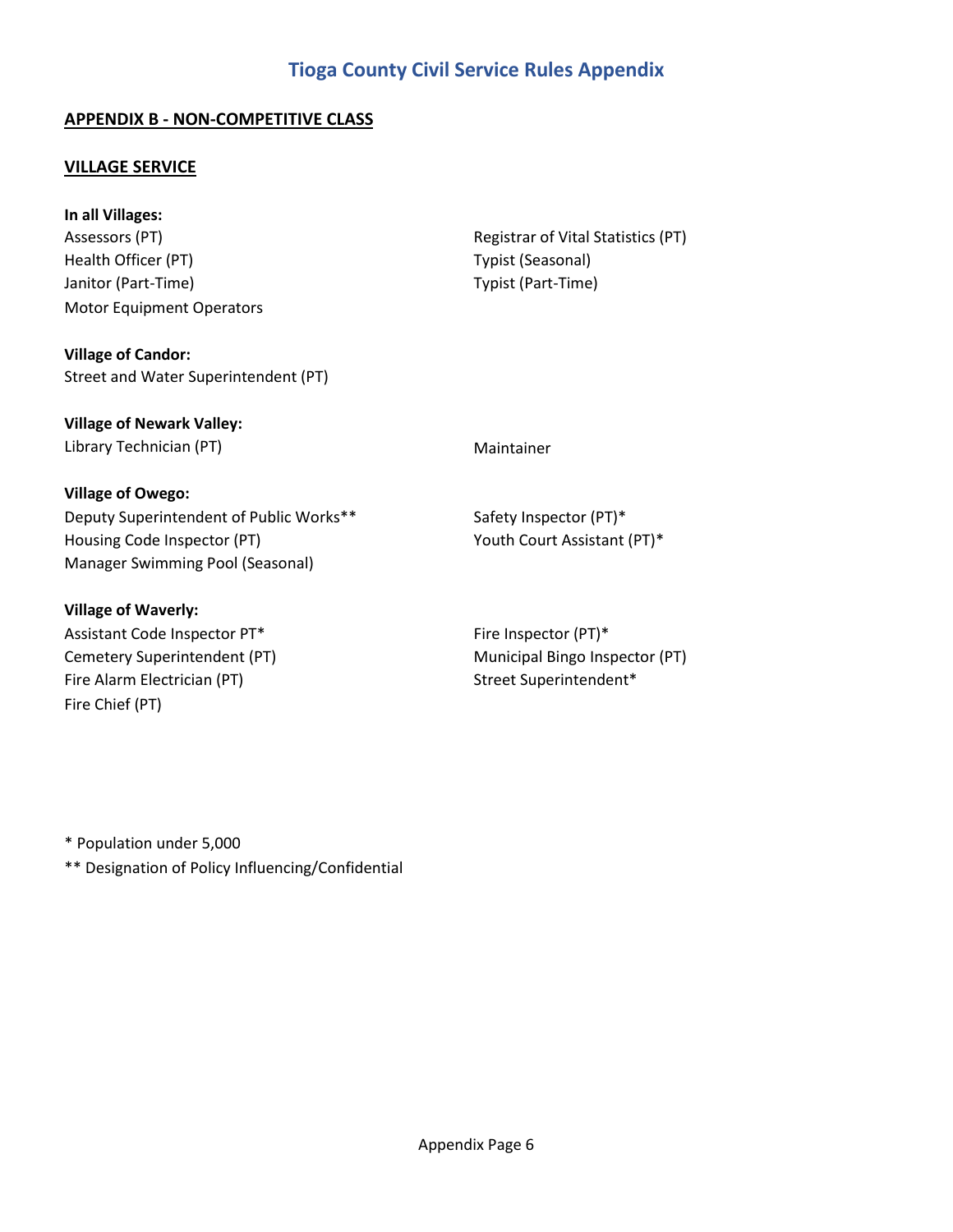### **APPENDIX B - NON-COMPETITIVE CLASS**

#### **SCHOOL DISTRICT SERVICE**

Bakers Licensed Practical Nurses Bus Drivers **Lifeguards** Cashiers (PT) **Mechanic-Drivers** Cleaner- Bus Drivers **Mechanic's Helpers** Mechanic's Helpers Clerk-Typists (PT) and Clerk-Typists (PT) and Clerk-Typists (PT) and Clerk-Typists (PT) Cooks Payroll Clerk-Typists (PT) Cook Managers Registered Professional Nurses Custodial Workers **School Chauffeurs** School Chauffeurs Custodial Worker-Couriers School Physicians (PT) Head Bus Drivers **Student Workers** Student Workers Interpreter of the Deaf Supervisor of Attendance (PT) Lead Groundskeeper Teacher Aides Library Clerks (PT) and the contract of the contract of the Watchpersons

Custodial Worker/School Monitors Senior Building Maintenance Mechanics Water Safety Instructors

## **SPECIAL DISTRICT**

**Town of Owego Fire District:** Fire District Manager Drivers

**Apalachin Fire District:** Building & Grounds Maintenance Worker (PT)

## **ALL CIVIL DIVISIONS WITH A POPULATION UNDER 5,000 ONLY**

Code Enforcement Officers (Part-Time)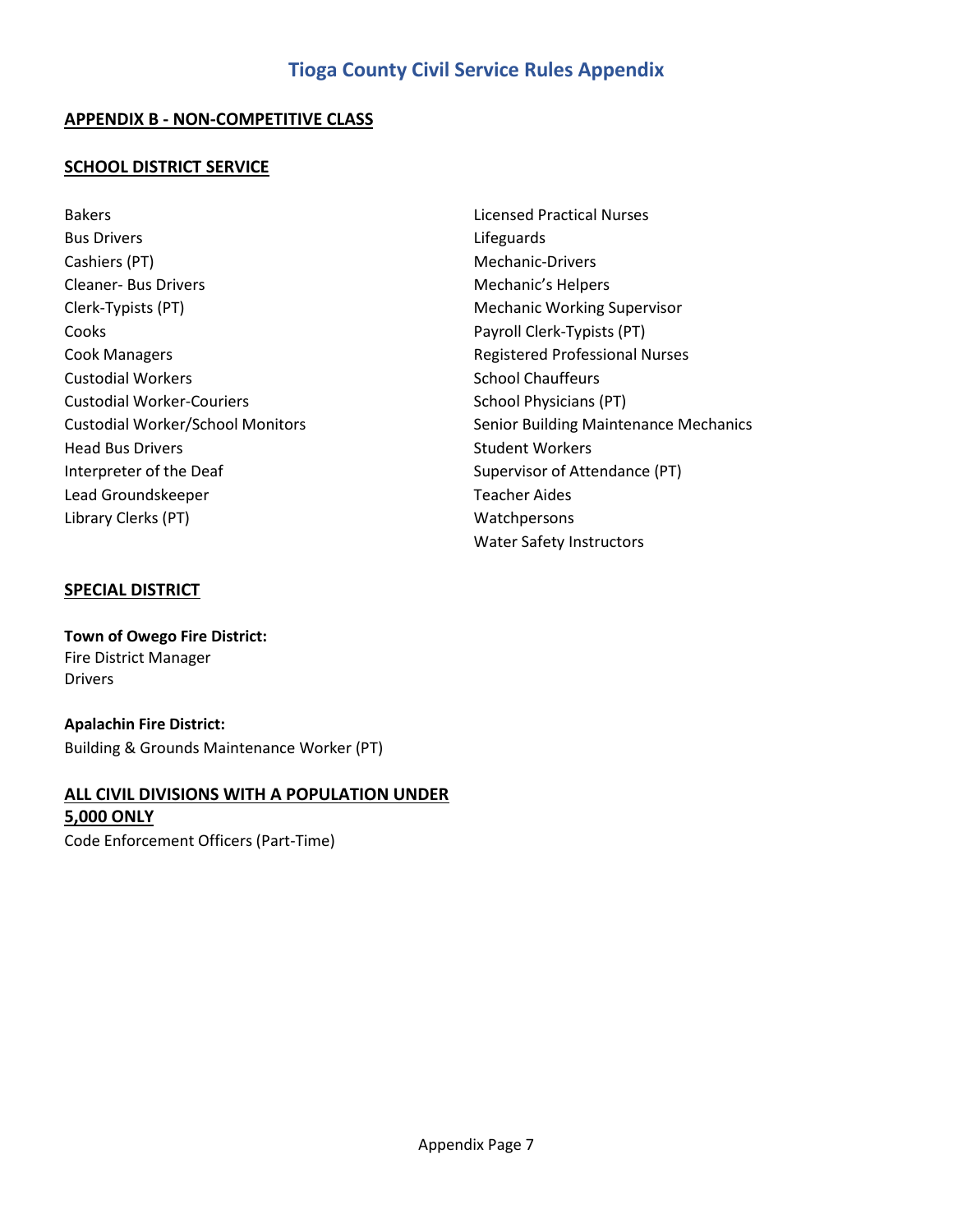## **APPENDIX B - NON-COMPETITIVE CLASS**

#### **In all Departments and Jurisdictions where they exist**:

Account Clerks (PT) and The Police Officers (PT) and Police Officers (PT) Assessor I Principal Account-Clerk (PT) Automotive Mechanics Recreation Attendants (Seasonal) Building Inspector (PT) and Recreation Director (Seasonal) Building Maintenance Mechanics **Recreation Leaders (Seasonal)** Caseworkers (PT) Recreation Supervisors (Seasonal) Clerks (PT) School Crossing Guards (PT) Clerk-Typists (PT) Social Welfare Examiners (PT) Social Welfare Examiners (PT) Dog Control Officers (PT) Stenographers (Seasonal) Heavy Equipment Operators **Subseter Strategier Swimming Instructors (Seasonal)** Swimming Instructors (Seasonal) Janitors (PT) **Swimming Lifeguards (Seasonal)** Swimming Lifeguards (Seasonal) Maintenance Assistants Typists (PT) Mechanics Helpers Typists (Seasonal) Motor Equipment Operators (M.E.O.) I Water Maintenance Assistants Motor Equipment Operators (M.E.O.) II Water Maintenance Supervisors Motor Equipment Operators (M.E.O.) III Working Supervisors Parking Meter & School Guards (PT) Park Maintenance Assistants Park Maintenance Supervisors

Section 55-a designated positions in titles where the incumbent is certified either by the Commission for the Blind and Visually Handicapped in the State Department of Social Services as being physically disabled by blindness or by the Office of Vocational and Educational Services for Individuals with Disabilities, State Education Department as otherwise physically or mentally disabled.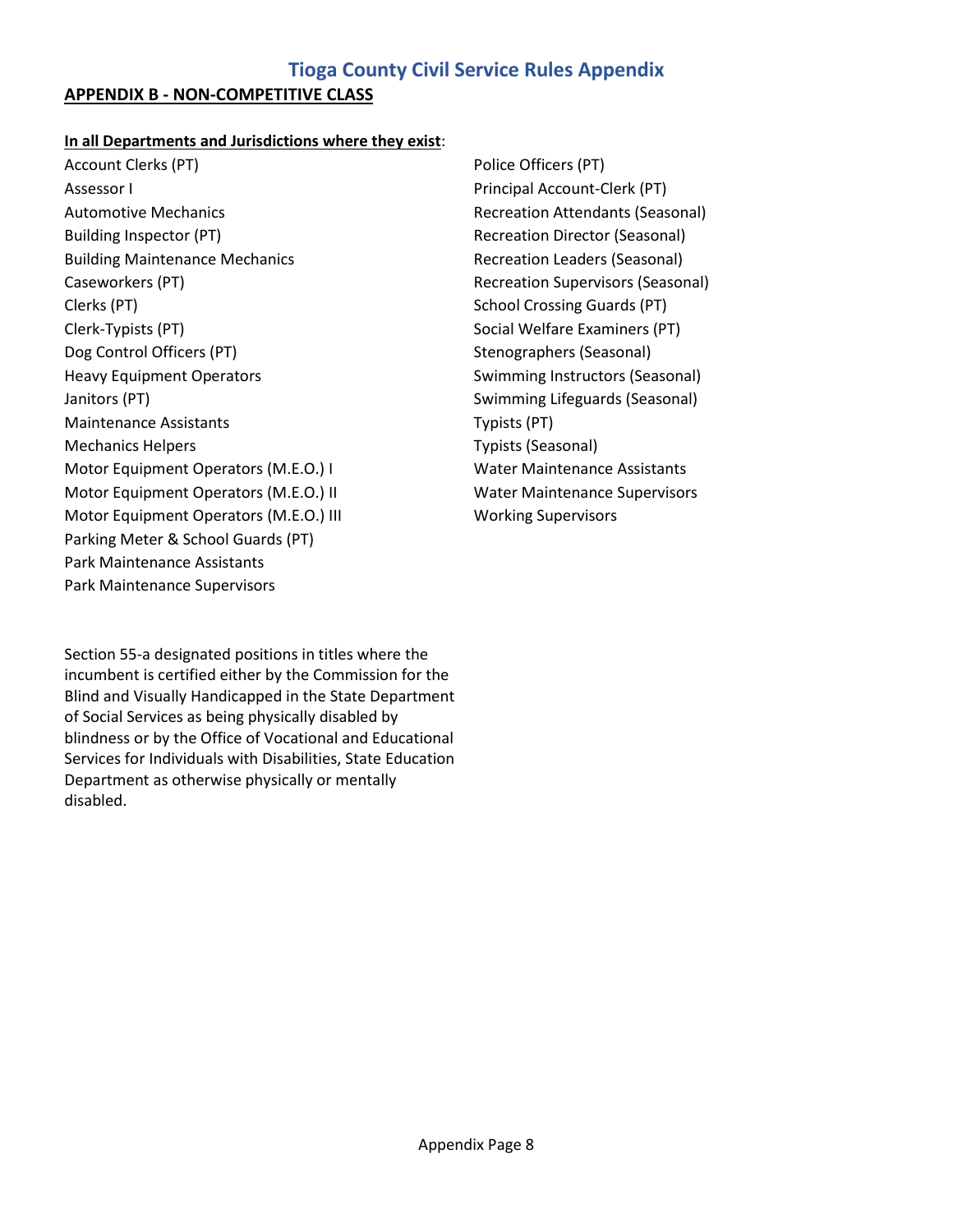## **APPENDIX C - LABOR CLASS**

#### **COUNTY SERVICE**

| In all Departments:              |                        |
|----------------------------------|------------------------|
| <b>Cleaners</b>                  | Laborers               |
| Home Health Aides                |                        |
| <b>TOWN SERVICE</b>              |                        |
| In all Towns:                    |                        |
| Cleaners                         | Laborers               |
| <b>VILLAGE SERVICE</b>           |                        |
| In all Villages:                 |                        |
| Cleaners                         | Laborers               |
| <b>Village of Newark Valley:</b> |                        |
| <b>Fire House Caretaker</b>      |                        |
| <b>Village of Owego:</b>         |                        |
| Sexton (Cemetery)                |                        |
| <b>SCHOOL DISTRICT SERVICE</b>   |                        |
| In all School Districts:         |                        |
| Cleaners                         | Groundskeeper          |
| Cleaners (Light)                 | <b>School Monitors</b> |

#### **SPECIAL DISTRICTS**

Food Service Helper

**Tioga County Soil & Water Conservation District:** Laborers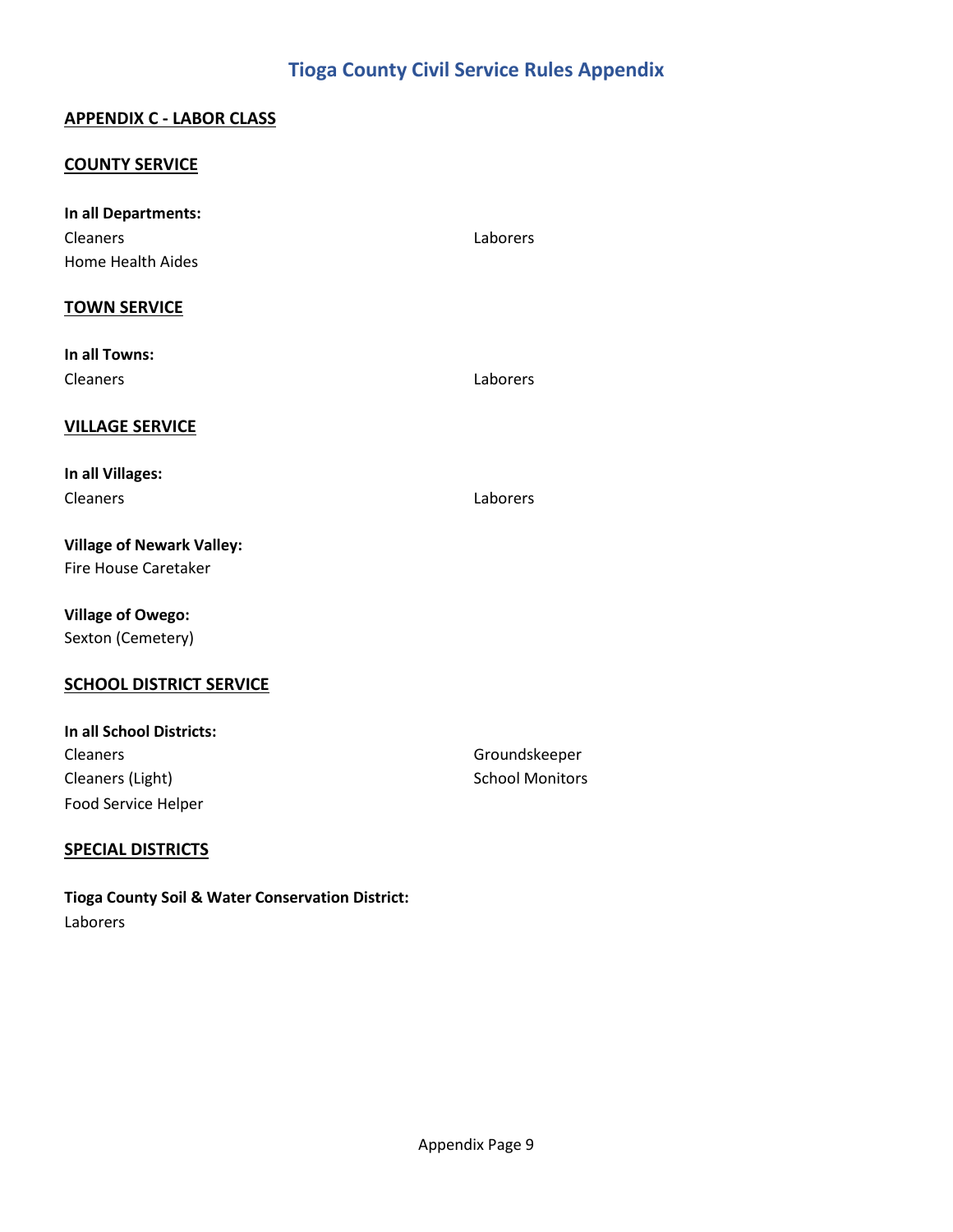## **APPENDIX D - UNCLASSIFIED**

#### **COUNTY SERVICE**

Budget Officer (PT) and the County Sheriff Children's Court Judge County Surrogate Civil Service Commissioners County Treasurer Commissioner of Public Works **District Attorney** County Manager

#### **TOWN SERVICE**

**In all Towns:**

Clerk to Tioga County Legislature **Deputy Clerk to the Tioga County Legislature** (2) County Clerk **Members** of all Boards and Commissions County Coroner **Members of Tioga County Legislature** County Legislature County Judge **All members**, officers and employees of Board of Elections

| Assessors                  | Town Clerk                  |
|----------------------------|-----------------------------|
| <b>Election Inspectors</b> | Town Councilmen             |
| Justices of the Peace      | Town Highway Superintendent |
| <b>Tax Collector</b>       | <b>Town Supervisor</b>      |
|                            | Voting Machine Custodian    |

#### **VILLAGE SERVICE**

**In all Villages:** Assessors (where elected) Trustees Justices of the Peace Village Clerk Mayor Village Clerk-Treasurer Members of all Boards and Commissions **Voting Machine Custodian** Police Justices